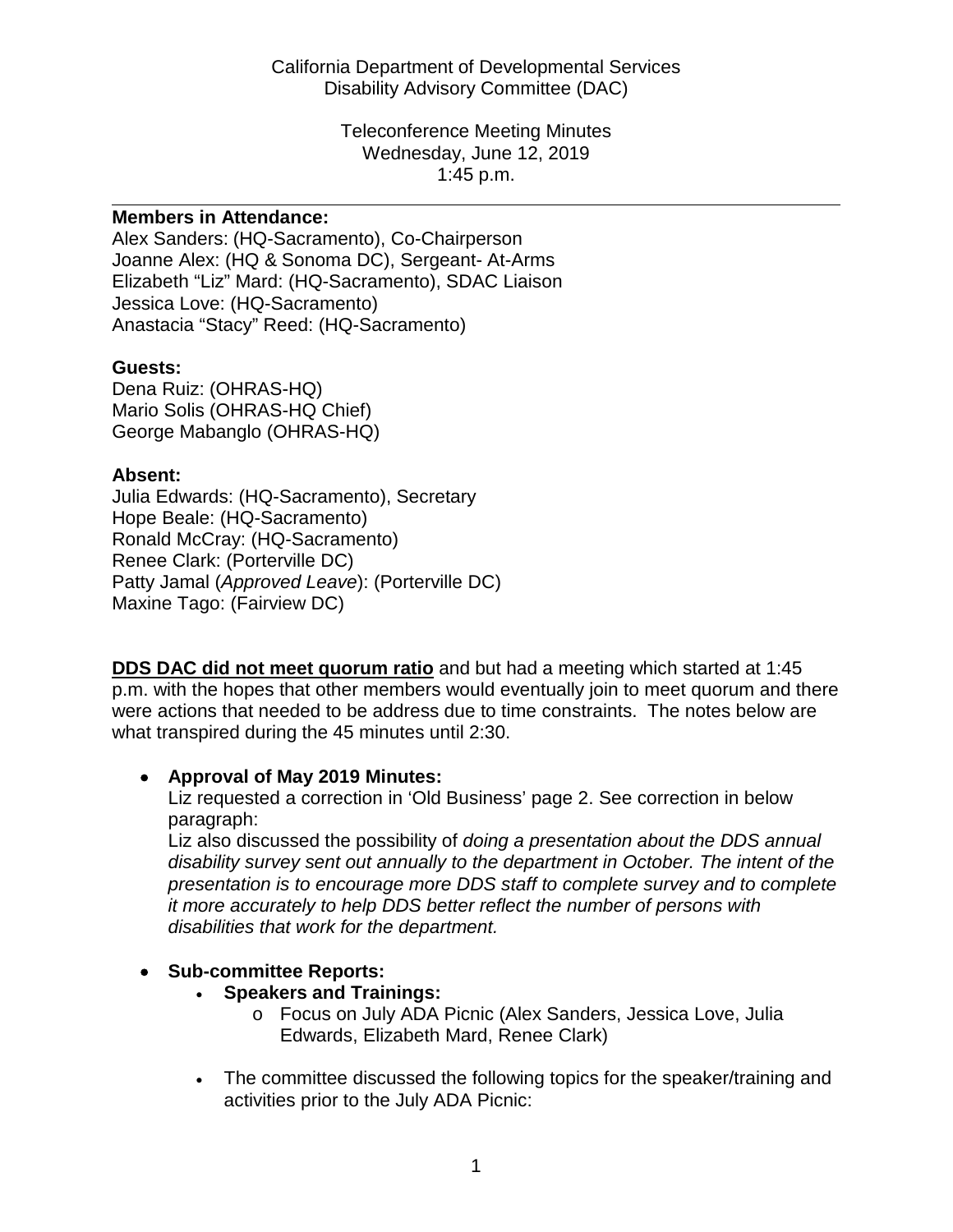Disability Advisory Committee (DAC) California Department of Developmental Services

> Wednesday, June 12, 2019 1:45 p.m. Teleconference Meeting Minutes

o Team with the aid of Dena form OHRAS - completing memo regarding DAC pre-picnic presentations and awards and survey monkey to be approved by director's office.

- o Survey needs to be sent out for the period from July 1 to July 8.
- nominations. o Committee will meet soon after the July 8 to go over award
- speakers will be allowed to join the ADA Picnic after their Presentations with link to more information to the ADA Picnic flyer and email blast. o Jessica will ask Charlotte in the Social Committee if outside DAC presentations. She will also ask if DAC can add DAC's Speaker
- o Dena has list of speakers and contacts
- o Jessica, Alex and Liz will contact speakers. We will need to inform them about parking challenges and no compensation except for refreshments during the presentations and an invitation to attend the ADA Picnic.
- o Committee decided:
	- **Increase number of registrants from 30 to 45.**
	- **Presentation period will last for 30 minutes.**
	- **Award ceremony will last for 30 minutes.**
	- Awards will recognize DDS nominated staff who have been outstanding advocates for persons with disabilities.
- o Joanne volunteered to find professional folders for each award.
- o Mario will investigate whether DAC can use Survey Monkey without IT.
- out if DAC Chair should present memo to John and Nancy. o Mario will present memo to Office of Director. Mario will also find

#### • **DAC Recruitment and Renewals:**

- No new recruit or renewals. Encouraged all to recruit.
- **Signage and Logo:** 
	- No updates as still waiting to hear from Office of Director and this has been put on hold until after the ADA Picnic.
- **ADA Taskforce:** 
	- • Looks as if no other concerns have been addressed this past month; however, this is a work-in-progress. There is an upcoming meeting in June to go over the latest building concerns.